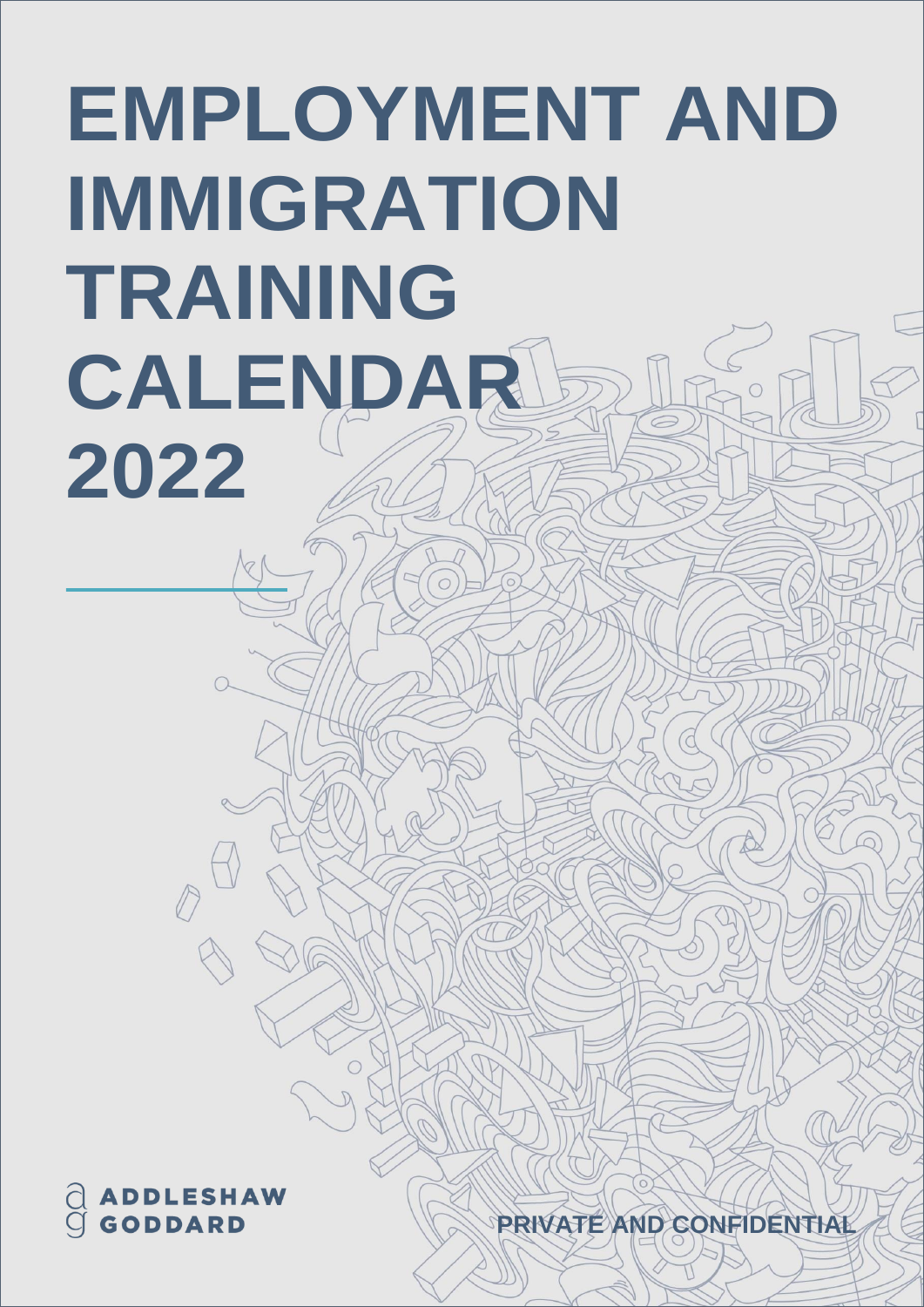| <b>DATE</b>               | <b>TIME</b>        | <b>VENUE</b>                                              | <b>DETAILS</b>                                                                                                                                                                                                                                                                                                                                                                                                                                                                                                                                                                    |
|---------------------------|--------------------|-----------------------------------------------------------|-----------------------------------------------------------------------------------------------------------------------------------------------------------------------------------------------------------------------------------------------------------------------------------------------------------------------------------------------------------------------------------------------------------------------------------------------------------------------------------------------------------------------------------------------------------------------------------|
| <b>Spring/Summer 2022</b> | <b>TBA</b>         | <b>TBA</b>                                                | EU Whistleblowing Deep - Dive Part III: Employee Exit and<br><b>Other Consequences</b>                                                                                                                                                                                                                                                                                                                                                                                                                                                                                            |
|                           |                    |                                                           | In Part III we will look at managing exits and other employment<br>consequences which may arise from a whistleblowing<br>investigation across multiple jurisdictions and minimising the<br>disruption of these processes to your business.                                                                                                                                                                                                                                                                                                                                        |
| 14 June (Leeds)           | $9.00am - 12.30pm$ | In person in our<br>regional UK<br>offices                | The AGenda: Essential Updates for In-House Counsel                                                                                                                                                                                                                                                                                                                                                                                                                                                                                                                                |
|                           |                    |                                                           | A half day in-person session focusing on the latest legal<br>updates. Held in London, Manchester, Edinburgh and Leeds<br>across May and June. For more information, please email<br>maisie.evans@addleshawgoddard.com                                                                                                                                                                                                                                                                                                                                                             |
| 21 June 2022              | $12$ noon $-1$ pm  | Webinar                                                   | Webinar: Data Download - A closer look at the ICO's<br><b>Clearview Al fine</b>                                                                                                                                                                                                                                                                                                                                                                                                                                                                                                   |
|                           |                    |                                                           | The ICO has recently imposed its third largest financial penalty<br>to date, fining Clearview AI £7.5 million in relation to a number of<br>data protection failings. In this webinar, we will be discussing<br>key elements of the decision including the significant reduction of<br>the fine originally proposed, the questions it has raised about the<br>geographic scope of the UK GDPR, and what this might mean<br>for other organisations that rely on personal data of UK data<br>subjects to feed AI systems. Please see here for more<br>information and to register. |
| 30 June 2022              | $1.00pm - 2.00pm$  | Hybrid (in person<br>in London and on<br>Microsoft Teams) | Level 2 Training: Separability and Attribution in<br>Whistleblowing post Kong and Collective Consultation and<br>Special Circumstances: a defence in name only (Nick Siddall<br>QC and Daniel Northall of Littleton Chambers)                                                                                                                                                                                                                                                                                                                                                     |
|                           |                    |                                                           | This training for the AG Employment team is open to clients<br>who would like to join us. If you would like to attend, please<br>email: renee.lofthouse@addleshawgoddard.com who will<br>send you a calendar appointment with the Teams link.                                                                                                                                                                                                                                                                                                                                     |
| 7 July 2022               | 10.00am-10.50am    | Webinar                                                   | <b>Business Immigration Seminar: Update on Recent</b><br><b>Developments for HR Professionals</b>                                                                                                                                                                                                                                                                                                                                                                                                                                                                                 |
|                           |                    |                                                           | The second of our annual series of seminars for HR<br>professionals.                                                                                                                                                                                                                                                                                                                                                                                                                                                                                                              |
|                           |                    |                                                           | During this 50 minute session we will update you on the key<br>aspects that HR professionals and in-house employment lawyers<br>need to be aware of including the new visa routes, changes to<br>Right to Work checks, the latest information on Home Office<br>delays and an update for sponsor licence holders. We'll also<br>hear from our Dublin office on key trends and red flags in Irish<br>immigration law at the moment and finish with a short round-up<br>of what else is on the horizon for UK and Irish immigration and<br>employment law.                          |
|                           |                    |                                                           | If you would like to attend, please register here.                                                                                                                                                                                                                                                                                                                                                                                                                                                                                                                                |
| <b>July 2022</b>          | TBA                | Webinar                                                   | <b>Webinar: Data Download</b><br>A monthly webinar on data protection issues. For more                                                                                                                                                                                                                                                                                                                                                                                                                                                                                            |
|                           |                    |                                                           | information, please see here.                                                                                                                                                                                                                                                                                                                                                                                                                                                                                                                                                     |